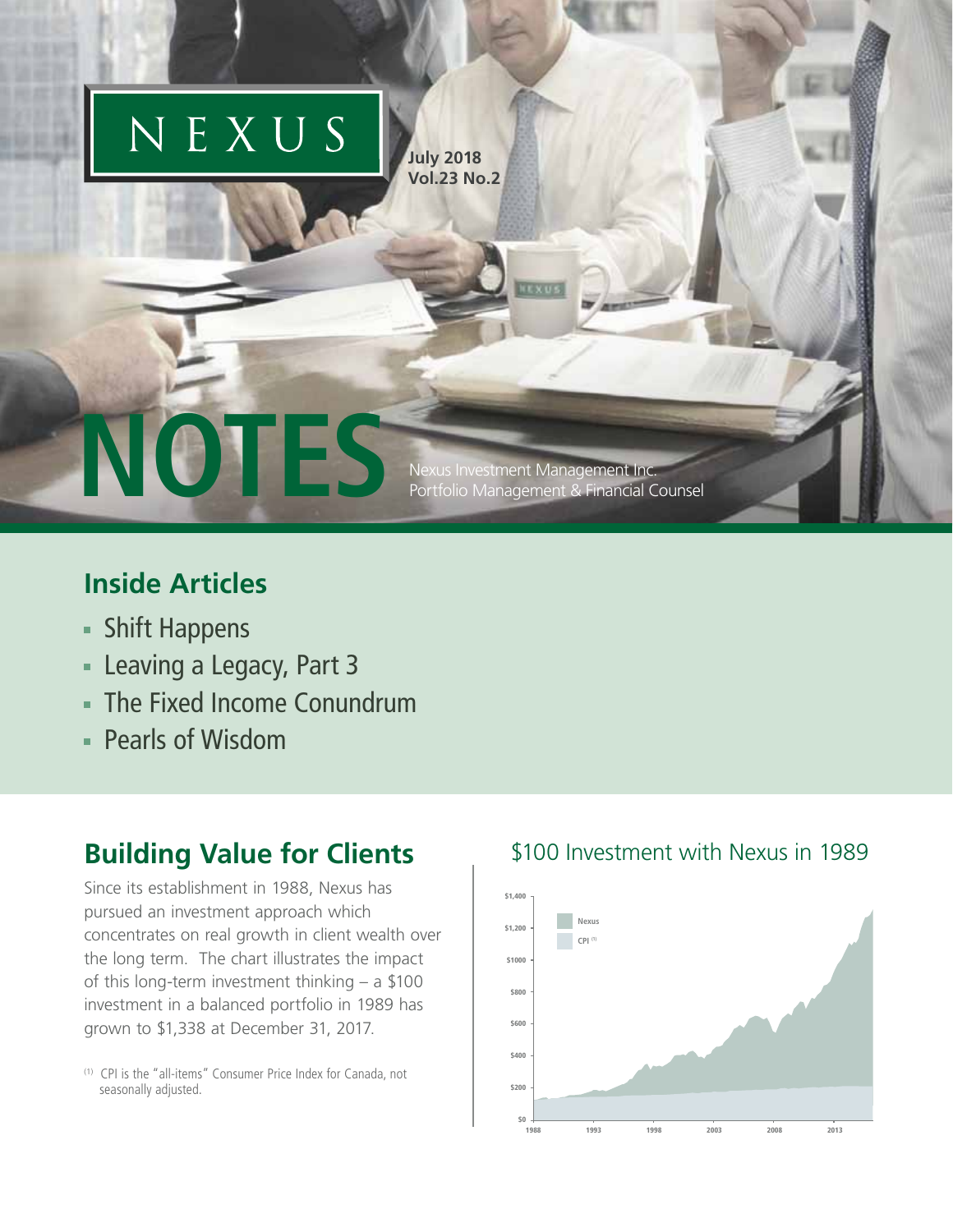# **Shift Happens**

## Mo and I just returned from a financial planning conference in Halifax. The three-day conference covered

many of the topics you would expect: tax changes, current federal government policy direction (and if there is any logic behind it), and the current maturing bull market. However, there was also considerable attention given to the shift in Canadian demographics. It is not new news that Canada's population is getting older. However, there are several interesting statistics in *The Canadian Longitudinal Study on Aging (CLSA) Report on Health and Aging in Canada*. You may be surprised to know that in 2016, for the first time in our history, the number of Canadians over age 65 exceeded the number of those aged 14 and under. In fact, by 2031, one in four Canadians will be 65 or older. The implication is that the proportion of those who participate in the workforce is shrinking. But one of the other shifts noted is that the employment rate for adults age 55 and older has been increasing for both women and men, leading to an overall older workforce. (1)

Most clients probably think I am slightly crazy, but are far too polite to say so, when I present them with a financial plan that has them living out to age 100. I do this because one Nexus client lived to age 103, and more than a handful are in their late 90s. Planning for your assets to last until age 100 is an insurance policy in case you live a long life. One way to ensure that you are engaged, healthy and in good financial shape as you journey through retirement, is to work longer. I have anecdotal evidence that many are choosing to go back to work after what would be considered a traditional retirement age, but not in the 9-to-5 sort of way you might think. Perhaps this trend can be called the next-wave entrepreneur. I see clients consulting, coaching and some have started small businesses.

Living longer has implications for financial planning. Health, wealth, disability and caregiving obligations all contribute to clients' retirement planning and what age they might choose to retire. One of the speakers at the conference suggested that a mindset shift is required when talking about retirement planning today. Conversations should no longer be about financing for retirement, but rather financing for longevity.

Longevity also has implications on portfolio construction for investors. Equities, while volatile, provide inflation protection in a portfolio with a long time horizon. Plus, the dividends and realized capital gains from equities are taxed at preferred rates to interest and other forms of investment income. However, equity volatility can affect the longevity of a portfolio, especially for investors living off their portfolios if they are forced to make withdrawals in down markets. Therefore, income requirements on a portfolio often demand more stability than equities offer. This is where fixed income (or bonds) come in. Bonds have traditionally been used for income generation and to mitigate volatility. But in today's investment environment, bonds pose a conundrum. Returns on this traditionally safe and reliable asset class have recently been negative. In this issue of *Nexus Notes* we have an article that addresses this fixed income conundrum.

Also in this issue, Alex Jemetz has written a third article in our Leaving a Legacy series. This article focuses on special needs. Estate planning is

important for everyone, but even more so for parents dealing with a child who has special needs.



Happy reading and I hope everyone enjoys the shift into the lazy days of summer!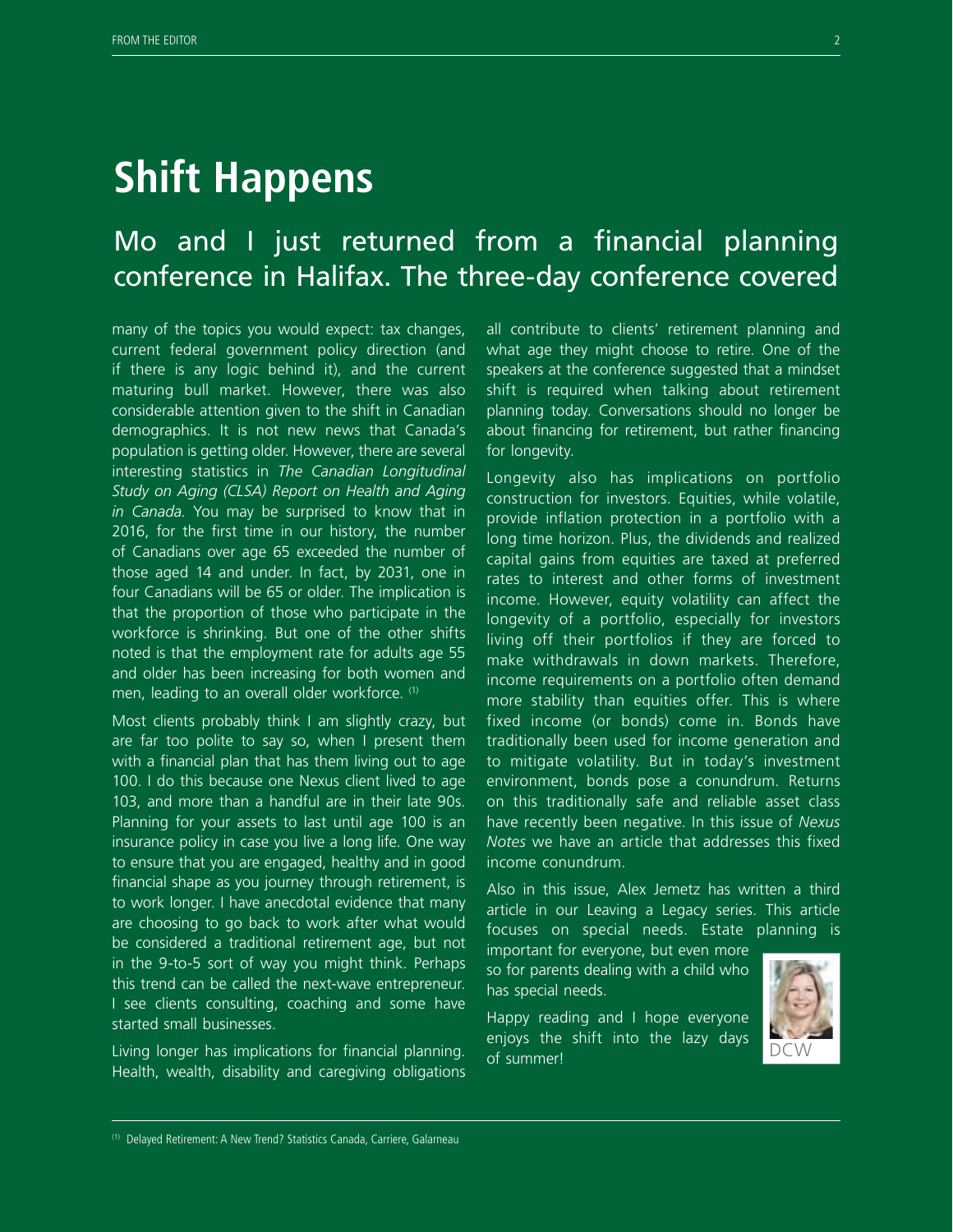# **Leaving a Legacy, Part 3 When Special Needs Is a Part of Your Life**

We've spoken and written extensively about estate planning and leaving a legacy lately (Part 1 and Part 2 have appeared

in previous editions of *Nexus Notes*). At Nexus, we believe that everyone, no matter how simple or complex your financial situation is, should go through some degree of estate or tax planning. There is always some benefit that results from thinking ahead. For parents dealing with a child who has special needs, it's even more important.

Much is written about the technical aspects of financial planning for individuals with special needs, such as how to maximize the RDSP (Registered Disability Savings Plan), navigate ODSP (Ontario Disability Support Program) and get the Disability Tax Credit. However, not as much is written about the 'softer' side of estate planning for dependents with special needs. As we stated in our Leaving a Legacy article, *"To create a good estate plan you need to establish the goals of the wealth first, and understand the dynamics of the family itself."* In the case of special needs planning, there is added complexity which makes these 'softer' elements even more important.

#### **Division of Assets**

Most typically, parents divide their estate equally among their children. For parents with significant wealth, an equal share might be sufficient, or even excessive, for a child who has special needs. Equal division, however, may not be the best solution if an equal share is not enough to provide for an individual incapable of providing for themselves. Properly estimating the amount of capital that will be required so that a child with special needs can live without reliance on social assistance is important when considering how to divide assets. One way to estimate this is to do a cash flow and net worth projection for that child alone, and then incorporate the results in the parents' estate plan to determine if an equal split of assets is appropriate.

### **Trustees**

In the case of trusts – either inter vivos (living) or testamentary (upon death) – you need to name trustees. In particular, if you have set up a Henson Trust for your adult child with a disability, the trustee will need to understand the implications of managing the income your child receives from the trust such that it doesn't significantly interfere with the government support your child receives. Certain disabilities come with a shorter-than-average lifespan. What happens to the money if the child themselves die? Once a child is no longer a minor, they should also have a will which will determine what should be done with the Trust assets. Once you choose a trustee, consider introducing them to your financial planner, and even invite them to meetings when discussing the Trust(s). The Trustee will feel more prepared to take on this responsibility, and feel more confident that they can manage the Trust according to your intentions.

### **Letter of wishes**

A letter of wishes is not legally binding, but will let the courts, family and future caregivers know what kind of life you hoped and dreamed for your child, and could affect decisions they make. It can include basically anything you want. But make sure it does not contradict your will. Here is a list of some items to consider when creating a letter of wishes:

- Your child's medical history
- Living arrangements both short term and long term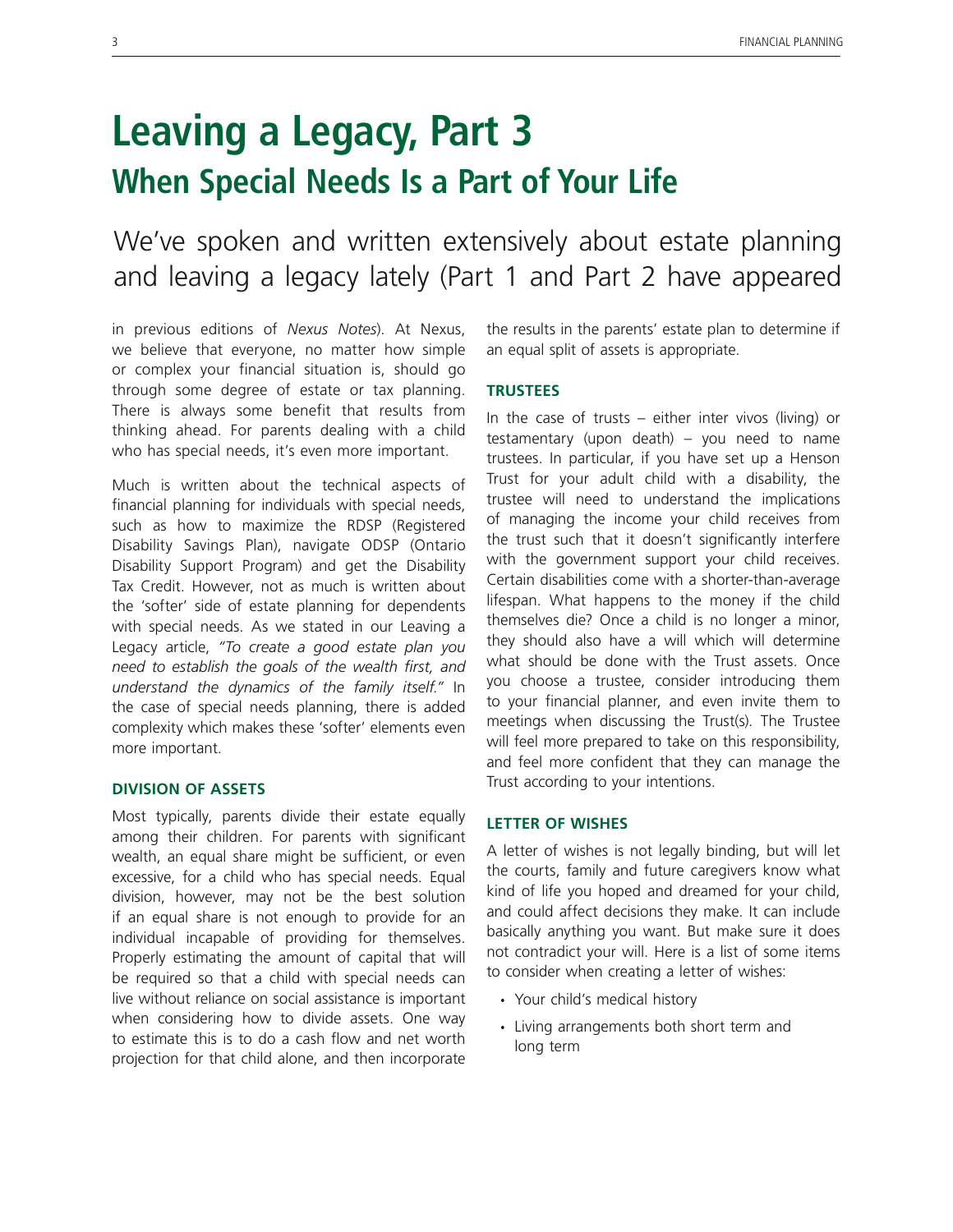## **Leaving a Legacy, Part 3** *cont.'d*

- Key people in your child's life and relationships you want nurtured
- Information on current and future entitlements for your child
- Information on Trusts you've established
- Instructions for the Trustee in the proper use of money left in the Trust
- Guidance on what to do when circumstances change

Most importantly, document your child's passions, joys, hobbies and your hopes for your child's life. (1)

### **The 'Talk'**

In our Women & Wealth session about Leaving a Legacy, much time was spent on encouraging parents to discuss their financial wishes with their heirs, the point being to minimize surprises and misunderstandings after the parents die. It cannot be more true than in the case of siblings of a child with special needs, especially if the division of assets decision results in an unequal split. Here, understanding family dynamics is key. Even in the most challenging relationships, having these discussions while you're alive is significantly better than waiting until you're dead and have no more control. You may be surprised by your other children's reactions and inputs.

#### **Resources**

If you are looking at writing or updating your will, a good place to start is with a lawyer who specializes in special needs law and estate planning. For parents with a child with special needs, more frequent review of your will and letter of wishes is often necessary. And, of course, the financial counsellors at Nexus

are here to help guide you through the estate planning process from a financial perspective. Minimizing the obstacles that could get in the way of your child living as full a life as possible  $\frac{1}{2}$  should be the focus.  $\frac{1}{2}$   $\frac{1}{2}$   $\frac{1}{2}$   $\frac{1}{2}$   $\frac{1}{2}$   $\frac{1}{2}$   $\frac{1}{2}$   $\frac{1}{2}$   $\frac{1}{2}$   $\frac{1}{2}$   $\frac{1}{2}$   $\frac{1}{2}$   $\frac{1}{2}$   $\frac{1}{2}$   $\frac{1}{2}$   $\frac{1}{2}$   $\frac{1}{2}$   $\frac{1}{2}$   $\frac{1}{2}$ 





*Image used with permission: John Caldwell, The Cartoon Bank/The New Yorker Collection*

<sup>(1)</sup> www.financialwellbeing.ie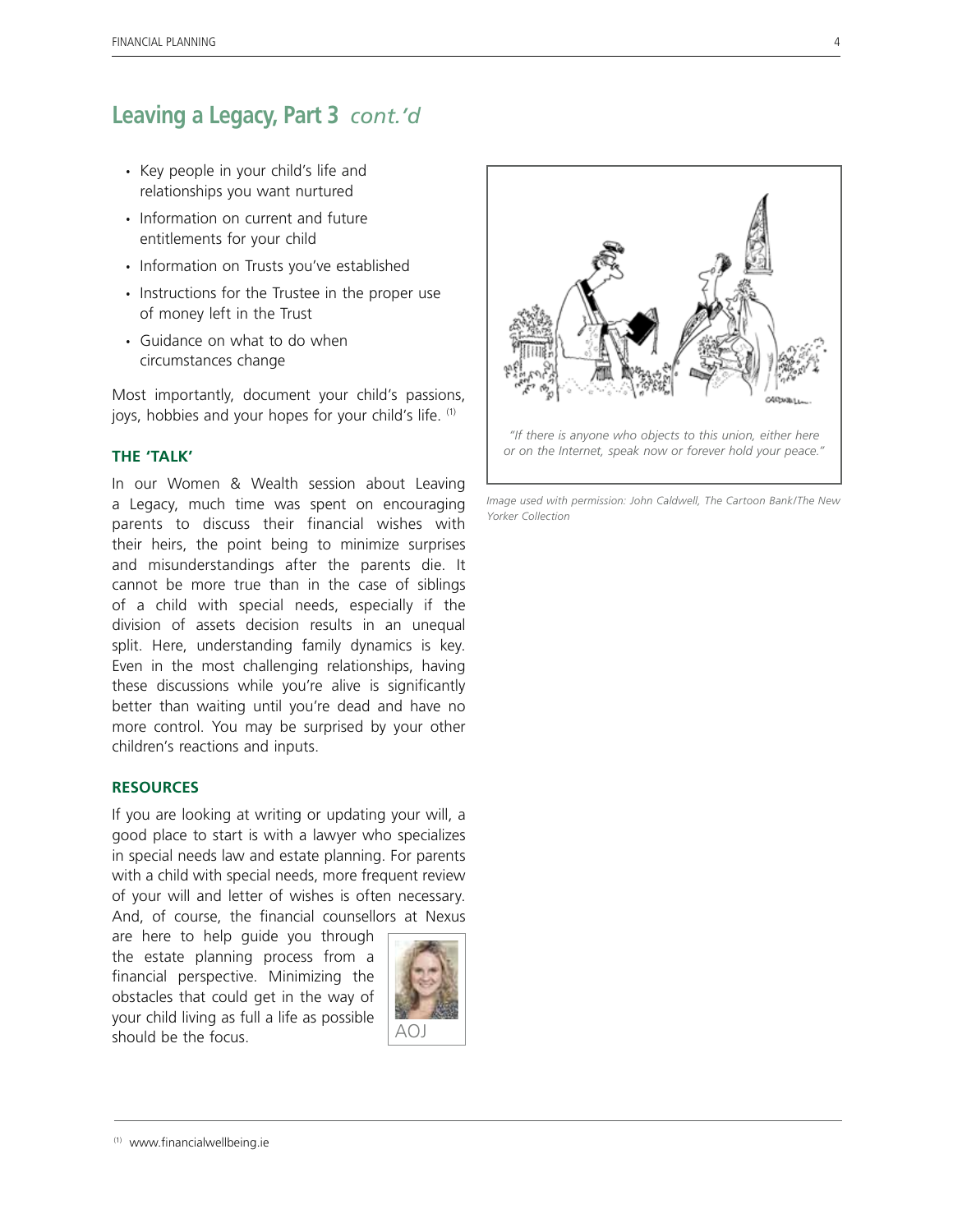# **The Fixed Income Conundrum**

## Bond holdings have been a key component of Canadian investors' portfolios for generations. Historically, bonds provided a steady and

useful stream of income. In fact, through the 1980s, with interest rates well above 10%, bonds provided an income stream that seems lavish in hindsight. However, since their peak in 1982, interest rates have been on a steady and unrelenting decline. More specifically, in September 1982 the yield on the 10-year Government of Canada bond touched 17%. Today, it yields 2.15% – before tax and inflation. The idea that bonds provide a useful source of income now seems an historic curiosity.

Another key attribute is safety  $-$  a bond represents a promise or contract by the issuing company to pay back your principal at maturity and to pay you a set rate of interest along the way. It typically is backed by a senior claim on the assets of the issuer. Because of this, a bond's market value is not likely to fluctuate nearly as much as the same company's stock. But along with the assurance of safety is the fact that there is no upside. Today's remarkably low yields guarantee a low return in the future.



Those who follow Nexus's many writings on this topic will know that we have been predicting the end of the bond bull market for many years. Yet, despite our prediction for higher interest rates, rates have remained frustratingly low. Bond returns have been good … until now, when suddenly they aren't. A growing number of clients have noticed, and remarked on the fact, that returns on this safe and reliable asset class have turned negative. For the 12 months ended May 31, 2018 the FTSE TSX Universe Bond Index, the principal bond market index in Canada, provided a total return of -1.0%. (2) For the three years ended May 31, it provided a measly return of +1.6% per year. This has caused a number of investors to ask the reasonable question, why should I own bonds at all?

One response to this dilemma is to reduce one's allocation to bonds and increase the allocation to stocks. Given the low expectation that Nexus and many others have for bond returns going forward, this is a tempting proposition. Without doubt, it is reasonable to expect stocks to provide a far superior return to bonds over the next 10 and 20 years. But, given the nature of bonds and stocks, this has always been the case.

Undoubtedly, some investors can sensibly increase their allocation to stocks and accept the greater volatility in their portfolio that comes with that. Many, however, cannot. Income requirements often demand more stability in a portfolio – the worst thing that can happen is to be selling stocks to pay the rent just after the market has tumbled. It may also be that an investor's psyche (and stomach) is not strong enough to watch their portfolio lurch higher or lower from month-to-month. The luxury of a high equity weighting is suitable for a relative few.

For those that don't have the luxury of choosing a high equity weighting, bonds may be a necessary evil. They continue to offer a critical attribute: safety and stability. A well-used (perhaps over-used) expression at Nexus is that they provide ballast in the boat as the equities in a portfolio bob up and down on choppy seas.

<sup>(1)</sup> Source: Federal Reserve Economic Data (FRED), Federal Reserve Bank of St. Louis.

 $(2)$  In other words, the modest interest payment was exceeded by the decline in price.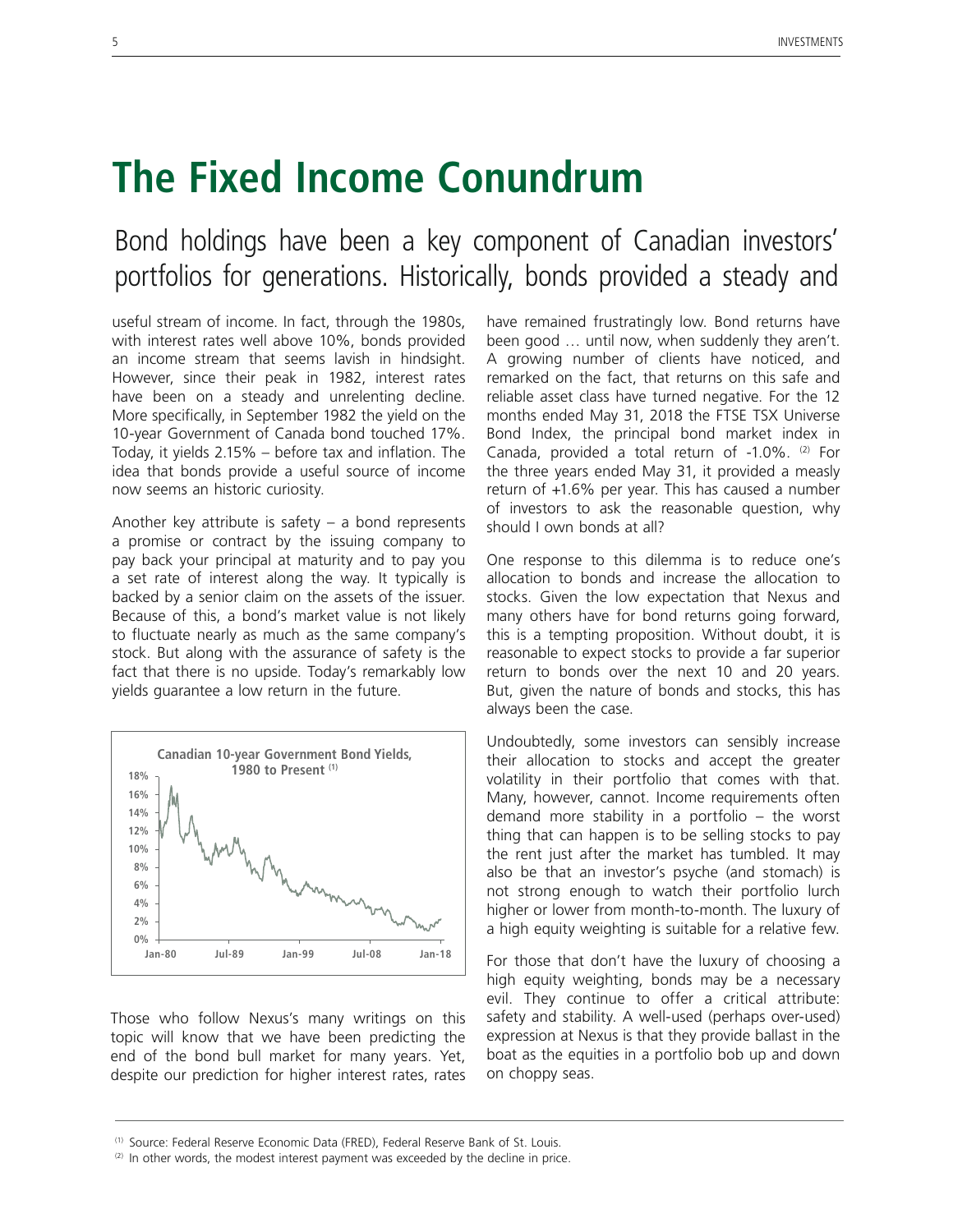## **The Fixed Income Conundrum** *cont.'d*

With the negative return over the last year, however, and the possibility of further negative returns as interest rates drift higher, can this be logical? How can we say that something with a negative return is useful for many investors? Part of the answer is the fact that the apparent negative return provides only the illusion of a loss. All bonds that we would purchase have a positive yield-to-maturity, and this is the return that an investor will earn if he or she owns it to maturity. The illusion of loss arises because the market price of existing bonds fluctuates. Recently, prices have moved lower as the general level of interest rates moved higher. A bond held to maturity will provide the return promised at purchase regardless of market prices along the way. It will be low, but positive.

A few investors have turned to alternative investment strategies as an antidote to the low return expectations for bonds. Strategies such as distressed credit funds, commercial mortgages, and levered long-short bond funds promise higher returns that are less tied to the predicted rise in interest rates. Unfortunately, these strategies are no panacea – they typically are much riskier and demand higher fees. They also are much less liquid than a traditional bond portfolio.

A more common alternative to bonds are GICs, or other savings products. One does not need to worry about the ebb and flow of bond prices since GICs are fixed contracts. And because there is no explicit commission or fee attached they may seem like an intelligent option. Indeed, for some, this may be a sensible approach. However, bonds have some considerable advantages over GICs.

As is the case with alternative credit strategies, GICs have considerably less liquidity than bonds. They often require tying your funds up for a fixed period of time in order to get a good rate. Should a need for cash arise, or should a great investment opportunity present itself, you may be out of luck. The only option is to wait until maturity. Bonds, such as those Nexus owns, can be sold almost instantaneously, and at almost no cost.

The more important reason to embrace bonds is more subtle. Bonds typically are negatively correlated with stocks. In layman's terms, this means they often go up when stocks go down. Conceptually, the reason for this is straight forward: during a crisis, investors dump stocks and run to the safe stuff, which they bid up in price with the extra demand. So while a GIC provides stability in a portfolio by staying constant, bonds can be even better. They can actually increase in value when it is most needed – when stocks are in a swoon. They represent an attractive insurance policy.

The dynamic of negative correlation also answers a question asked by a few clients: "If you think interest rates are going modestly higher, why own bonds with maturities greater than one or two years?" The answer is that to take advantage of the negative correlation you need to have bonds with at least some "duration". (3) Our goal is to try and balance the risk that comes from long-dated bonds with the usefulness that duration provides as insurance. This is an art, not a science. Our bond portfolios are considerably shorter than the principal Canadian bond index, but longer than some might expect, in order for us to have a little bit of "duration insurance."

Our conclusion, therefore, is that bonds remain an important component in most Nexus client portfolios. Moreover, it's also important to remember that we actually want higher interest rates. The unusually low rates that have been in place for years are bad for savers, who can't earn enough to support themselves in retirement, and bad for society should borrowers act in economically dubious ways as the result of an artificially low cost of capital. The road to more normal rates will be bumpy, but it will be better for us all in the end.

Thankfully, the normalization process is underway. Since trading at 0.95% in September 2016, the 10-year Government of Canada bond has risen 120 basis points to its current level of 2.15%. We expect the trend to continue. But with our short duration portfolio, the pressure on capital values will be

manageable and our maturing holdings and collected interest payments can be re-invested at progressively higher rates. All the while, these bonds will provide the ballast in the boat so crucial for most investment portfolios.



<sup>(3)</sup> Mathematically, a bond's duration is the weighted average length of time over which an investor receives cash flows – both the interest payments and the final principal repayment. The longer the duration the more sensitive a bond's value is to changes in interest rates.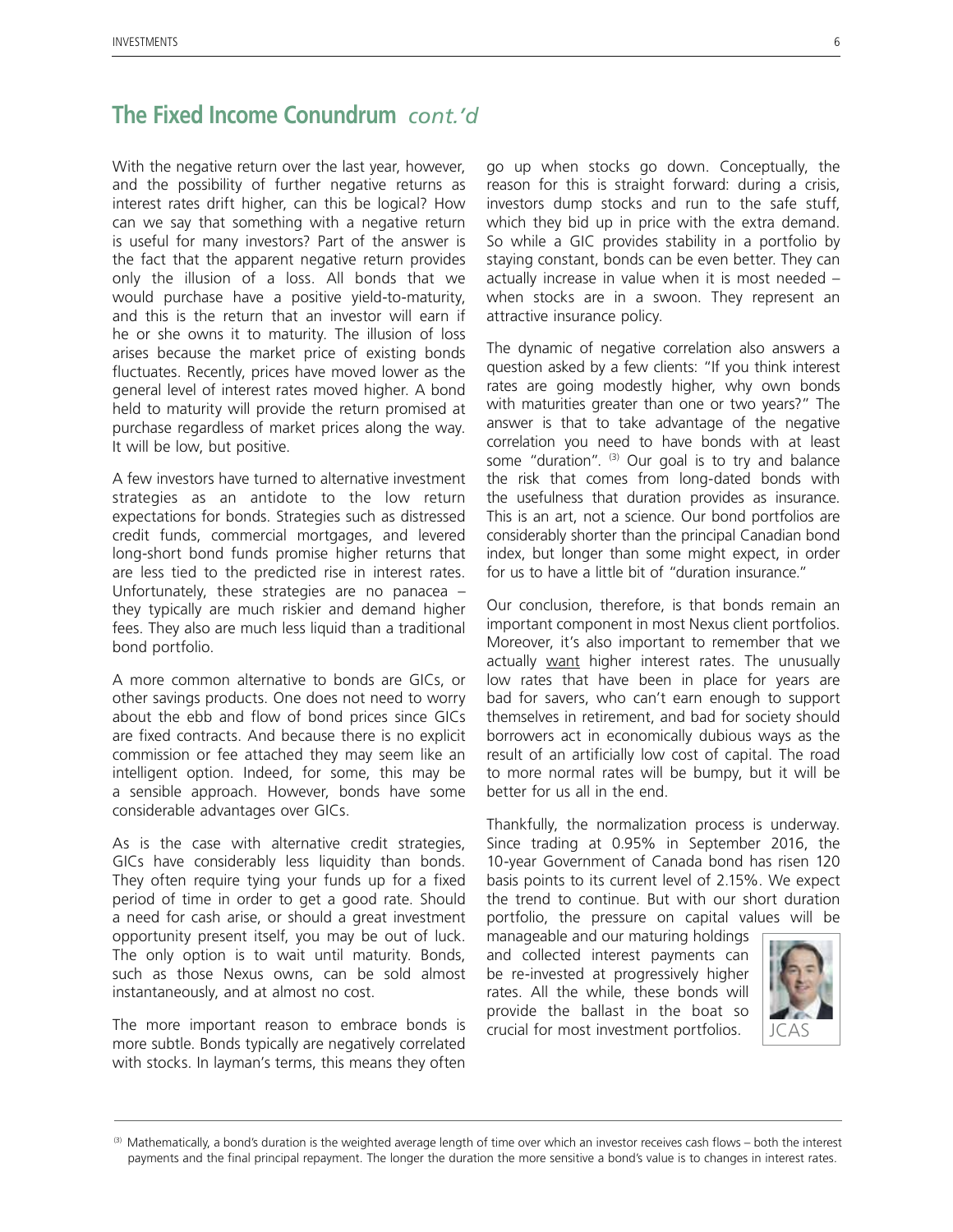# **Pearls of Wisdom**

Reading is one of the principal occupations in our profession. As we digest a wide range of material, interesting ideas and surprising facts – some serious and some light-hearted – rise to the surface. We attempt to share a few of those with you in each of our issues of Nexus Notes. DMC



### **North Korea: risks or rewards?**

Among the many current issues worrying investors, the geopolitical risk surrounding North Korea is often near the top of the list. At its core, the worry from a narrow investment perspective is that if a major conflict erupts into a full-fledged war, this would  $be - to say the least - highly disruptive to the world$ economy. It's a worry, and indeed a reasonable one given the country's history of authoritarianism and isolation. What's more, the risks have been magnified by North Korea's new nuclear capabilities. However, this view skews towards a pessimistic interpretation of how the future will unfold. What if things don't turn out quite so poorly? The market, as ever, has its contrarians. We read with interest the story of Busan Industrial's recent stock surge of 500% since late April. Its Korean investors are betting (with gusto!) that the small cap South Korean construction company will be a big beneficiary if relations with North Korea thaw and the two economies become more connected over time.

(The Wall Street Journal, June 12, 2018)

### **A good idea is hard to find**

How much effort do we have to put in to come up with a good idea? The romantic view of "ideation" is that, like Newton's experience with the falling apple, great ideas are borne from a flash of insight seemingly derived from thin air. However, the more pragmatic reality is that many of the world's great ideas come from years of hard-slogging research. In a sobering academic paper, professors from Stanford and MIT came to the conclusion that it's getting that much harder to find new, breakthrough ideas:

"We present a wide range of evidence from various industries, products, and firms showing that research effort is rising substantially while research productivity is declining sharply. A good example is Moore's Law. The number of researchers required today to achieve the famous doubling every two years of the density of computer chips is more than 18 times larger than the number required in the early 1970s. Across a broad range of case studies at various levels of (dis) aggregation, we find that ideas – and in particular the exponential growth they imply – are getting harder and harder to find."

(Bloom, Jones, Van Reenen, and Webb, "Are Ideas Getting Harder to Find?," March, 2018, web.stanford.edu)